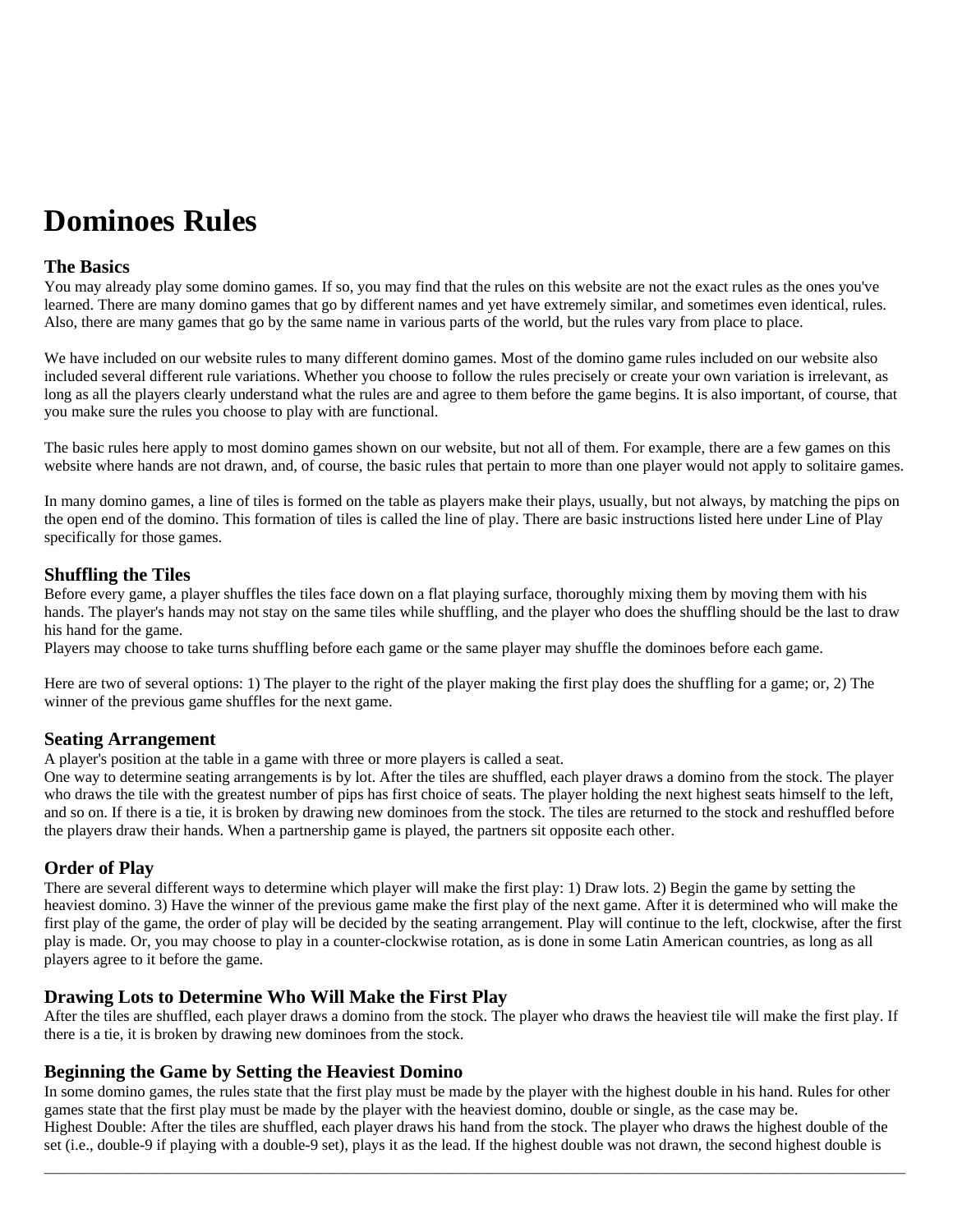played. If the second highest double was not drawn, the third highest double is played, and so on, until a double is played. If none of the players holds a double in his hand, all hands are discarded, reshuffled, and new hands are drawn. After the first player sets his double, the second play is made by the player to his left and play continues clockwise.

Heaviest Tile: Follow the instructions above for "Highest Double" with this exception: Instead of drawing new hands if no player holds a double tile, the player holding the heaviest single begins play.

Winner of the Last Game: The winner of the last game played may open the next game. Or, if a game ends in a tie, the player who placed the last tile plays the first tile in the next game.

## **Drawing the Hand**

Each player draws the number of tiles specified in the rules for the domino game being played and then places them in front of himself in such a way that the other players can't see the pips on his tiles.

After all hands have been drawn, there may be a surplus of tiles left in the stock. These tiles should remain face down, and, depending on the rules of the game being played, may be bought (See "Passing and Byeing" below.) later in that game.

## **Opening the Game**

Determine who will make the first play, as explained above in "Order of Play" and according to the rules of the particular domino game being played. The player making the first play may be referred to as the setter, the downer, or the leader. He should place his tile face up in the middle of the table.

The words set, down, and lead are all used as verbs to refer to the act of making the first play of the game. "The set," "the down," and "the lead" are used as nouns to refer to the first domino played in a game and also the first play of the game.

Here is a rule variation that players may agree to employ: Anytime a player plays a double, whether for the opening of the game or anytime thereafter during the game, he may immediately play a second tile onto his double before the next player makes his play.

#### Passing and Byeing

Any player who does not hold a tile in his hand with the correct number of pips, and therefore cannot make the next play, must either pass or bye from the stock, according to the rules of the game. Some games permit players to skip a play if they so choose, even if they hold a playable tile.

Passing is also called knocking and renouncing. The player who is unable to make a play must announce to the other players, "I pass," and then the next player takes his turn. If no one is able to make a play, the game ends.

In some games byeing tiles from the stock is allowed. In this case, a player draws the number of tiles he is permitted to take according to the rules of that game, adding them to the tiles he is holding in his hand. Once the player has drawn a tile he is able to play, he plays that domino.

There are many domino games that have the rule that all tiles in the stock may be bought, and there are others which have the rule that some tiles must be left in the stock and can not be bought. In the case of the latter, the number of pips on the tiles left in the stock at the end of the game would be added to the winner's score.

#### **Line of Play**

There are many domino games that depend upon matching suits. In these games, the first player sets his domino, then the player to his left adds his tile to one of the free ends, and so on, going clockwise around the table with each player adding a tile. Players add tiles that have the matching number of pips with an open end of an already played tile.

As each player matches and plays a tile, a line is formed. This configuration of dominoes is called the layout, string, or line of play. In order to prevent tiles from falling off the table when the line of play extends too far, dominoes may be played in any direction. Regardless of the pattern of the line of play, the open end of the last domino played remains the same.

Dominoes are joined to the line of play in two ways: 1) with the line of play, lengthwise, the dominoes played end to end; or, 2) across the line of play, crosswise, the dominoes played across the matching number. In most domino games, doubles, and only doubles, are played

 $\bot$  , and the set of the set of the set of the set of the set of the set of the set of the set of the set of the set of the set of the set of the set of the set of the set of the set of the set of the set of the set of t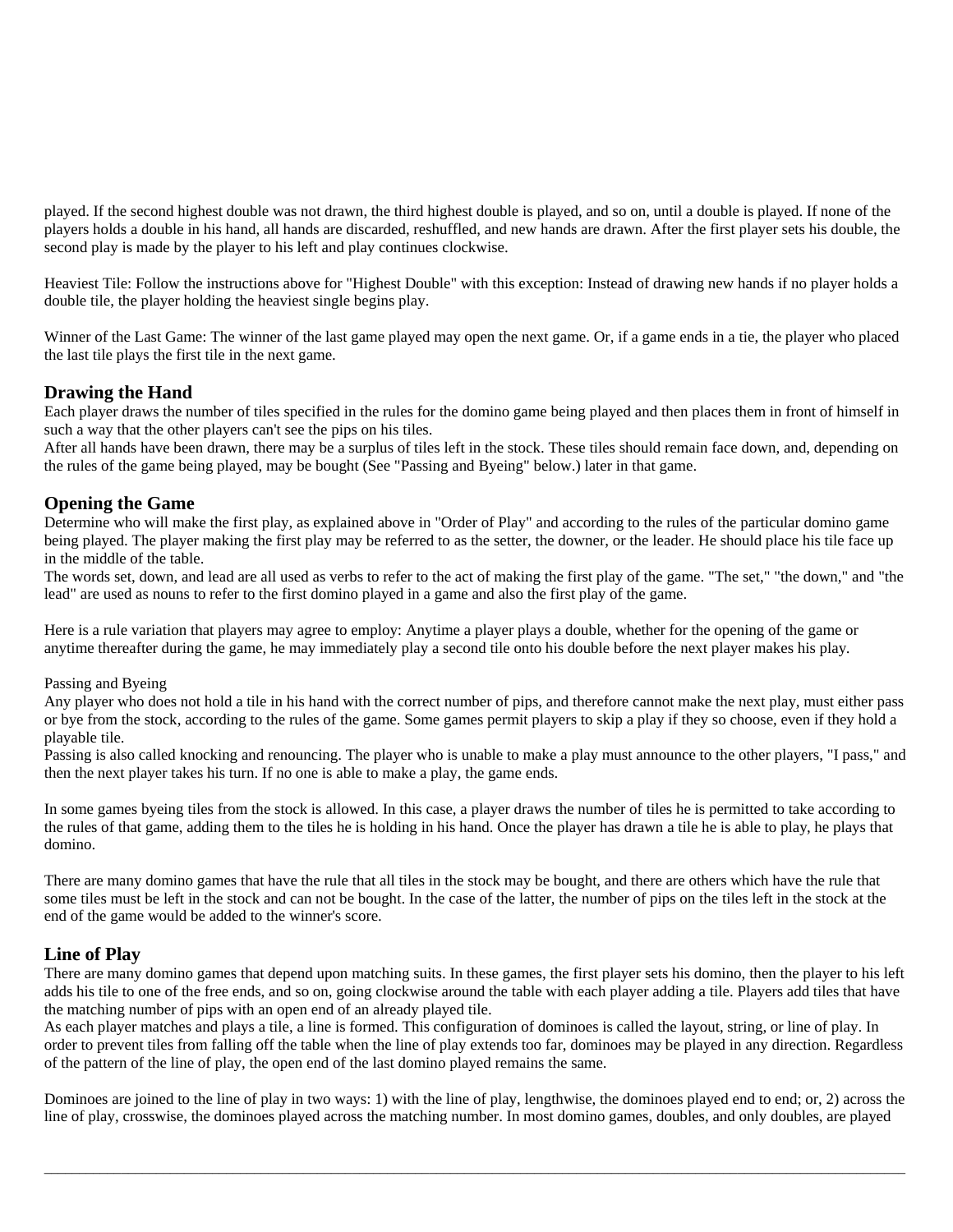crosswise; singles are played lengthwise, and the next tile is added after each double played, if the double is not a spinner, must be lengthwise.

#### Spinners

A spinner is a double which can be played on all four sides. Depending on the rules of the game being played, the double played as the lead is the only spinner of the game; or, every double played throughout the game is a spinner. If the double played is not a spinner, it may be played on only two sides.

#### **Scoring**

In some domino games, part of the score is obtained from the total number of pips at the ends of the line of play as the game progresses. If only one domino has been played, both ends of that domino are ends of the line of play. Thus, if a 5-5 tile is played, the count would be 10.

If two dominoes have been played, the count depends on whether both tiles are with the line of play or one tile is with and the other tile is across the line of play. For example, if the  $3-5$  and  $5-1$  tiles are played, the count is  $4(3+1)$ . The matching halves of each of the two dominoes would be joined, end to end, with the open ends being 3 and 1. If the 3-5 and 5-5 tiles are played, the count is 13 (3+5+5). The double tile, 5-5, would be played across the line of play, and both halves of the double would be considered ends of the line of play.

Given the last example, if a tile is now played on the 5-5, assuming it is not a spinner, the 5-5 is no longer an end for the purpose of counting. See the example below. The line of play is  $3-5$ ,  $5-5$ ,  $5-1$ , and the count is  $4(3+1)$ . If the  $5-5$  is not a spinner in this case, the  $5-5$ is not an end.

In some domino games, a score is made only when the count of the ends of the line of play are a multiple of 5 or a multiple of 3, for example.

Another scoring method used in many domino games is to take the losing players' total number of pips by counting the pips on the tiles left in their hands at the end of a hand or the game and then adding that number to the winner's score.

Here is a rule variation that players may agree to employ: When counting the pips on the tiles left in the losers' hands at the end of a hand or the game, count only one end of a double (i.e., 4-4 counts as only 4 points).

#### **End of the Game**

Some domino games end once a certain number of hands have been played or a player or team makes the necessary points to win. For many other domino games, the object of the game is to be the first player (or team) to dispose of all the dominoes in your hand. These domino games end when a player has played all the dominoes in his hand before the other players and announces, "Domino." Sometimes none of the players are able to make another play. This is called a blocked game, and, in case the game is blocked and no one is able to make another play, the game would end.

#### **What To Do If These Accidents Occur:**

#### **Dominoes Are Exposed In Error**

If your domino is accidentally exposed to another player, it must then be exposed to all of the players.

#### Too Many Tiles Are Drawn

If a player draws more tiles for his hand than he is entitled to, it is called an overdraw. Once an overdraw has been discovered, the player to the right of the overdrawn hand takes the extra dominoes from the overdrawn hand, without looking at them, and returns them to the stock. The deck should then be reshuffled before anyone else draws his hand.

Here is a rule variation that players may agree to employ: Expose the overdrawn tiles to all players before returning them to the stock and then reshuffling the deck.

 $\bot$  , and the set of the set of the set of the set of the set of the set of the set of the set of the set of the set of the set of the set of the set of the set of the set of the set of the set of the set of the set of t

#### **Not Enough Tiles Are Drawn**

If a player draws fewer tiles for his hand than he is entitled to, it is called an underdraw. Once an underdraw has been discovered, he draws the necessary tiles from the stock to complete his hand.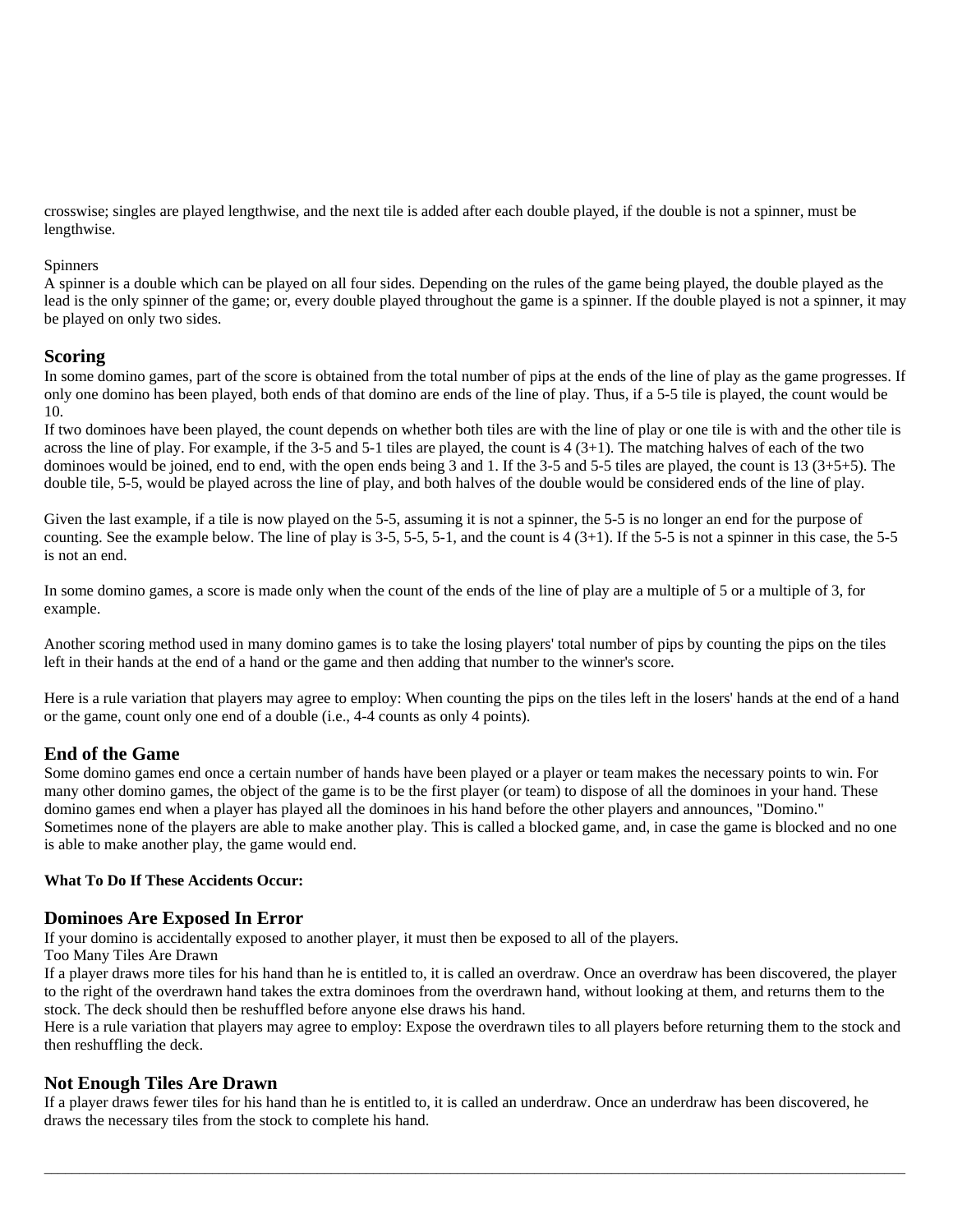## **A Domino Is Played In Error**

When a player plays the wrong domino, it is called a misplay. If a player misplays (for example, joins a 2 to a 3) and it is discovered before the next player makes his play, he must restore the misplayed tile to his hand and play a correct tile. If a player misplays and no one notices until after the next play has been made, the wrong tile is considered played and cannot be replaced with the correct tile. If a score is realized on the undiscovered misplay, the player is allowed to keep it.

If it is not a misplay, once a tile is played and a player takes his hand off the tile, it may not be taken up by the player.

## **A Player Plays Out Of Turn**

When a player plays out of turn, it is called a misplay. If a player plays out of turn and it is discovered before the next player makes his play, he must recall his tile. If a player plays out of turn and it is not discovered before the next play, the misplay must stand. If a score is realized on the misplay, the player is allowed to keep it.

#### **Types of Domino Games**

Nearly all of the most popular domino games fit into one of four categories. The four categories are: bidding games, blocking games, scoring games, and round games.

#### **Bidding Games**

Bidding games are card-like games, played by two to four players. In these games, players bid their hands, the highest bidder names the suit, and the score is determined by the bid.

#### **Blocking Games**

Blocking games are played by matching dominoes in a line. Scoring is done only at the end of each hand. The player (or team) who plays all the dominoes in his hand first, or "dominoes," scores the total count of the tiles still held by his opponent(s). In the event of a blocked game, the player or team who has the lowest count scores the total count of the tiles still held by his opponent(s).

#### **Scoring Games**

A scoring game, like a blocking game, is also played by matching dominoes. One difference is that scoring is done throughout the game after each scoring play is made, as well as at the end of each hand. The game is played until a player or team makes the necessary points to win. A game consists of a series of hands. A hand consists of a series of plays with the dominoes drawn from the deck.

#### **Round Games**

Round games are party games, played by three to ten players, in which scoring is usually done at the end of each hand and each hand is usually a game.

**Mexican Train Number of players: 2 - 4 Type of Dominoes Used: Double 9 Type of Game: Blocking Game** 

Additional equipment: A score sheet and one small marker per player (i.e., penny, dried bean, poker chip, Puremco train markers)

To begin, pull out the 12-12 if playing with a double-12 set (or the 9-9 if playing with a double-9 set) from the deck. This domino is called the "engine" and will be the centerpiece/starter for this game. Place the engine in the center of the table. Shuffle the remaining dominoes face down. Number of tiles drawn: 2 players draw 12 tiles each; 3 players draw 11; 4 players draw 10; 5 players draw 12; 6 players draw 11; 7 players draw 10; and 8 players draw 9. Additional players can play by adjusting this numerical arrangement to fit.

Players draw their number of tiles with the remaining tiles set aside in "bonepiles", to be drawn as needed later in the game.

 The players then organize the tiles in their hands in a playable progression beginning with the same number as the engine/centerpiece. The tile ends must match and form a line to be ready to play as your "personal train" when the game starts (example: 12-5, 5-7, 7-8, 8-11, 11-1, 1-9, and so on). When you are no longer able to line up your tiles in a matching series, the leftover tiles are considered your "extras" and will be used on the "Mexican Train" or on other players' "personal trains" during the game. If you do not draw a domino with an end that matches the engine/centerpiece tile, you can begin the line in your hand with any domino that will make up the longest line of endmatching tiles and the fewest "extras" possible.

 $\bot$  , and the set of the set of the set of the set of the set of the set of the set of the set of the set of the set of the set of the set of the set of the set of the set of the set of the set of the set of the set of t

To begin the game, choose a player at random to play first and then rotate the starters clockwise thereafter.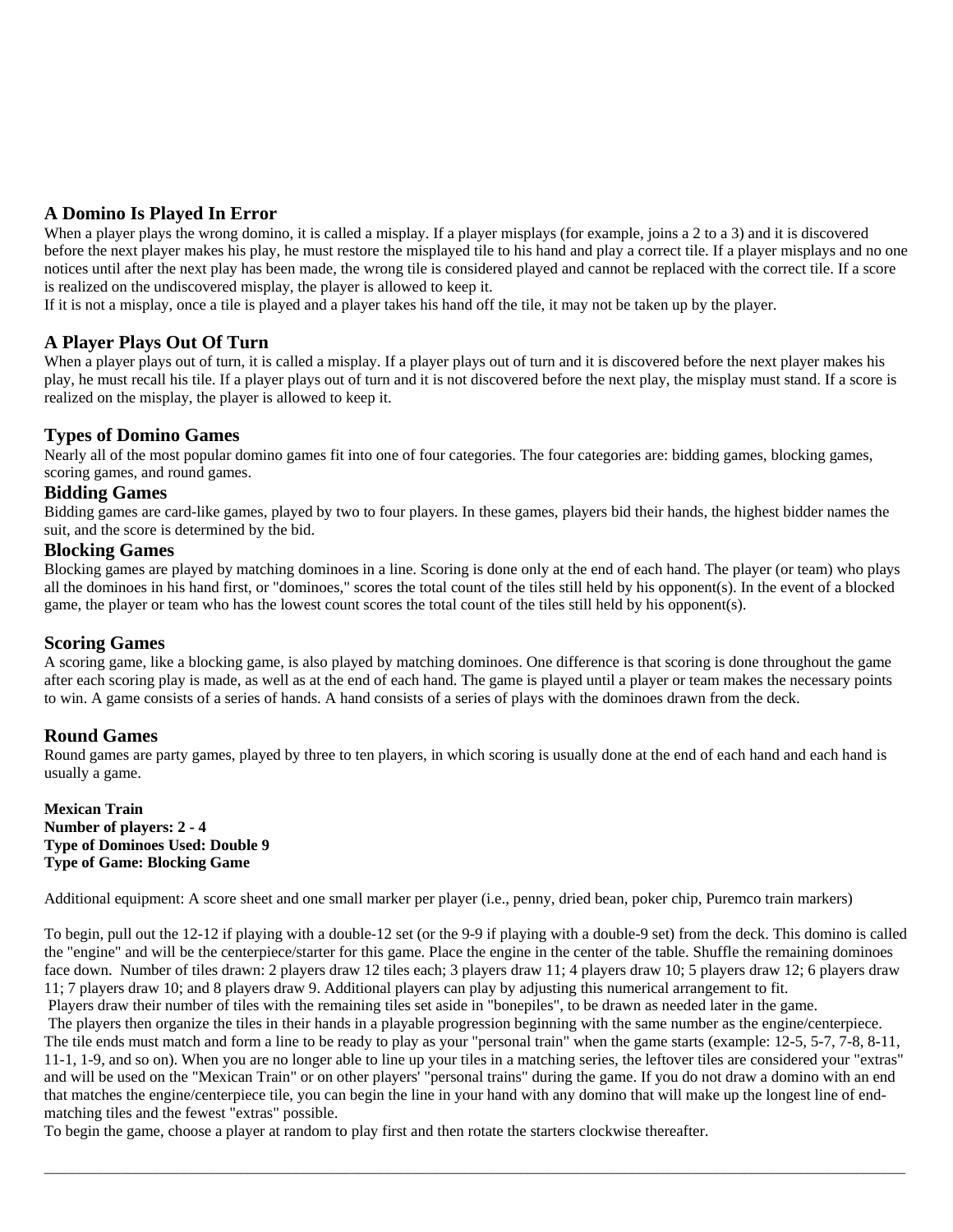The first player must begin by either playing a matching tile from the "line-up" in his hand onto the engine/centerpiece nearest him, so beginning his "personal train", or by playing one of his "extra" dominoes to be the first of the Mexican Train. This Mexican Train is a line of "end-matching" dominoes that can run around the edge of the table or at some side space convenient to all players. The Mexican Train, one's own "personal train", and other player's "personal trains" (when markered) are the options that players can use to rid themselves of their tiles.

The Mexican Train begins with the first tile played by the player who chooses to play a domino from his "extras". It must be a domino whose end is the same as the engine/centerpiece. The train then grows as others play on it, but it can only be played on from the tail end, opposite the end that matches the engine's pips. The "personal trains" are spokes that grow outward from the engine/ centerpiece and appear as spokes on a hub. Wooden or plastic hubs are available to conveniently hold the engine and the "personal trains". The number of spokes or "personal trains" coming from the engine are determined by the number of players participating. Spokes can be squeezed in, if more than 8 players are involved, or if Double-15s are used.

It is always wise to start the Mexican Train as soon as possible as it gives more places to play. Try to play your "extra" tiles on the Mexican Train before you play on your "personal train".

After the starter has played one domino, the next player to the left does likewise by playing on the Mexican Train, beginning his own "personal train" leading off from the engine, or playing on another player's "personal train" if it has a marker on it. When a player cannot play on his own "personal train", or on the Mexican Train, or on another player's train, he must draw one tile and try to play it immediately. If unable to do so, the player passes and must put his marker out on the last tile in his "personal train" (even if it has not been started), marking it so that the last number to be matched shows clearly to everyone. Others can play indefinitely on that markered train until the "owner" plays on it and removes the marker. If a player plays a double during play, it is placed sideways and he must then play a second domino somewhere on the table. He does not necessarily need to play on the double he has just played. If he cannot play a second domino, he must draw another tile, then either play it or place his marker on his personal train.

After a double is played, all play is delayed until someone can make a play on this double. It doesn't matter if the next player can play somewhere else or not. He must play a tile on the double tile, even if he has to play a tile out of his train line-up in his hand (This is disrupting, but necessary). If players cannot play a tile on the double tile, they must draw once. If they are still unable to play a tile on the double, they pass and must place their marker on their "personal train" even if they had a matching tile to play on their train before the double was played. This means that once a tile has been played on the double tile, anyone can play on any "personal train" that has a marker on it, although this can really disrupt that train for the owner.

A player can play two doubles, as long as that player is able to play an additional tile from his hand (he is not allowed to draw) on one of those double tiles. This means that a player could play 3 tiles in one turn.

Play then proceeds to the left. When any player is left with just one tile in his hand, he must give notice to the other players by tapping his final tile on the table. This allows other players a chance to lower their score by ridding themselves of a higher numbered tile on their next turn.

General rules: If a player has a tile in his hand that will play, he must play that tile. He may not draw another.

If there are no more tiles in the bonepile, a player must pass if he does not hold a playable tile.

It is possible for a game to end by playing a double alone and no one being able to play on it.

The game is over when one player has dominoed (played his final tile) or when the game is blocked because no one holds a playable tile. Then, all players must count the number of pips on the tiles left in their hands (0, in the case of the player who has dominoed), and give that number - their score - to the scorekeeper.

As soon as the first round is completed, the next game begins by pulling out the 11-11, if playing with a double-12 set, or the 8-8, if playing with a double-9 set. The starter tile is placed in the middle of the table for the engine, and the rest of the deck is shuffled before drawing hands. All "personal trains" and the Mexican Train must be started with this same numbered new tile. Each new game thereafter should begin with the next-lowest double being played as the engine, with the 0-0 tile being the final engine for the last game. The player with the lowest total score after all the games have been played is the winner.

5 to 8 players using the double-12 set (91 tiles). Adaptations can be easily made should your players/sets not exactly fit this guideline. Double-15 sets (136 tiles) can be used for even larger groups.

 $\bot$  , and the set of the set of the set of the set of the set of the set of the set of the set of the set of the set of the set of the set of the set of the set of the set of the set of the set of the set of the set of t

**Chickenfoot Number of players: 2 and up Type of Dominoes Used: Double 9 Type of Game: Blocking Game**